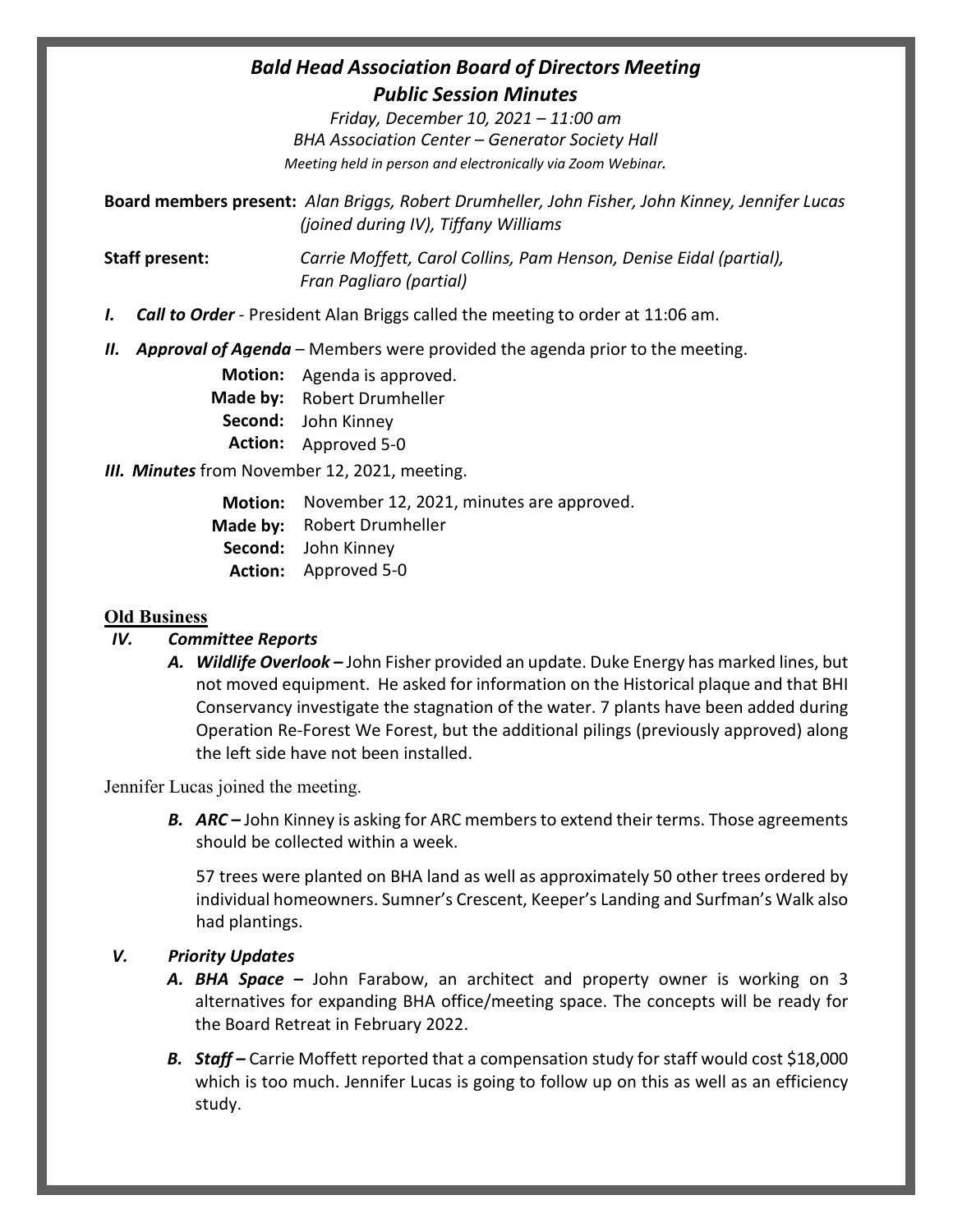*VI. November 2021 Financials* –Denise Eidal presented the November Balance Sheet, Income Statement, Expenses Statement and Reserve expenses. One property on which a lien was placed has paid. Several disputed late fees were written off.

In this discussion information regarding the new directory was asked to be presented at the Annual Meeting.

### *VII. Executive Director Report –* Carrie Moffett had several items to address.

- *A. Lighthouse Landing Fire –* BHA is working with the homeowners involved in the fire and Lighthouse Landing Property Owners Association. Staff has scanned plans and are searching for additional plans/information that may be helpful. Jerry Biggs and Chad Paul are also working to get information to these property owners.
- *B. Ladder request at Palmetto Cove –* Palmetto Cove residents have asked about getting a ladder for the dock in case of an emergency. Carrie will check with CAMA and insurance.
- *C. Land Bridge at the Villas –* The Villas Homeowners Association would like to change the pedestrian bridge, that connects the Villas and the Club back to a land bridge. The lagoon is Common Area. No negative impacts are predicted. Plans have been received.
- *D. Sumner's Crescent –* The area at the entrance to Sumner's Crescent has had the post and rope feature installed as well as the plantings mentioned earlier.

### **New Business**

*VIII. Approval of 2022 Design Guidelines* – Fran Pagliaro reported that the ARC does not have a majority vote to approve the Design Guidelines changes. Both sections will meet together in January and vote on each item. The controversy is regarding mergers and the definition of massing.

ARC time constraints will be discussed at the Board Retreat.

Fran and the ARC would like to publicly thank the architects who volunteered their help with this project. They are John Farabow, Peter Quinn, Mark Saulnier and Terry Steelman.

The Board would also like to recognize Brewse Barnard and plant a Live Oak in his honor for his years of volunteer service to the ARC and Bald Head Island.

### *IX.* **Approval of 2022 Annual Meeting Proxy/Ballot**

**Motion:** 2022 Annual Meeting Proxy/Ballot is approved. **Made by:** Robert Drumheller **Second:**  John Kinney **Action:** Approved 6-0